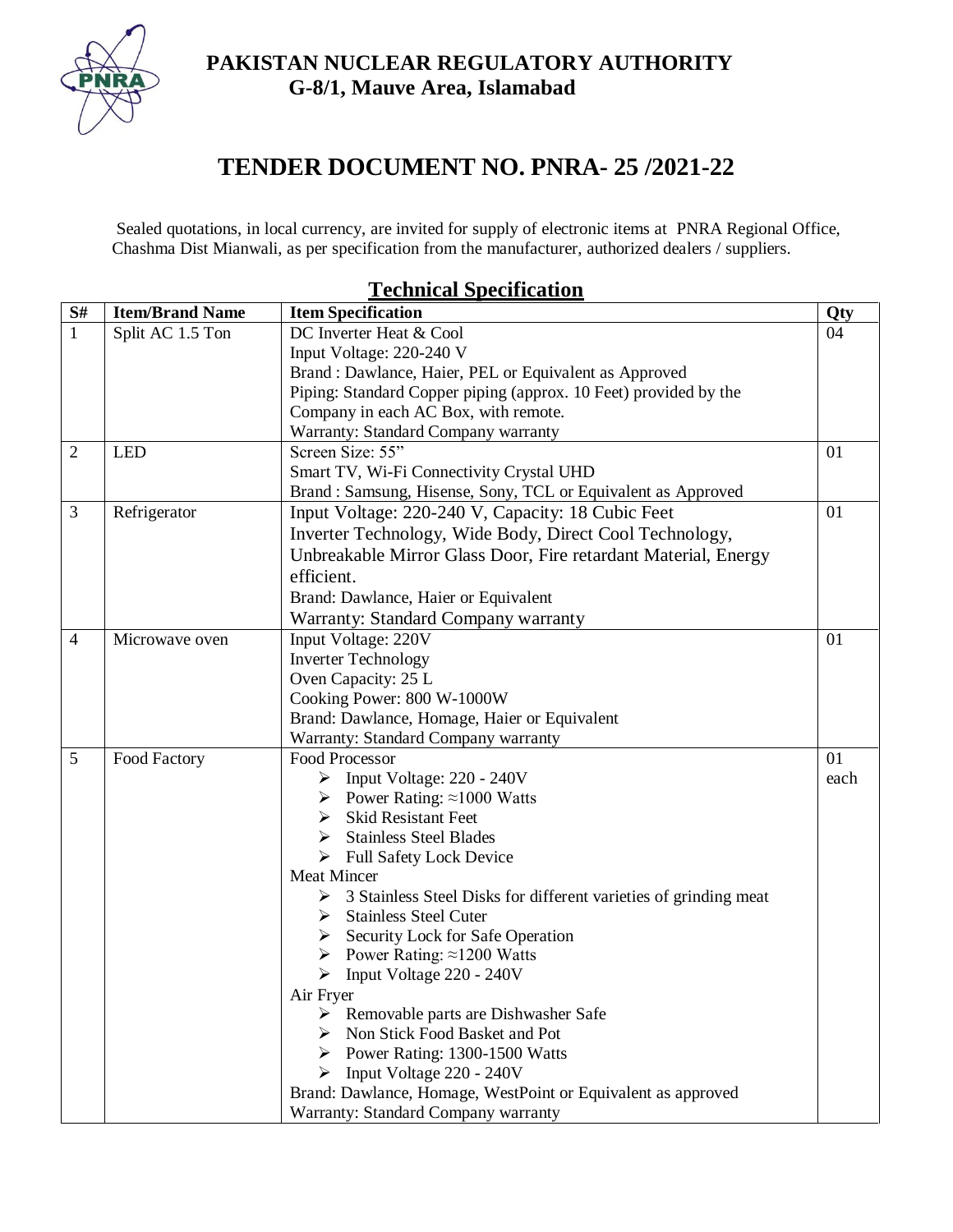### **INSTRUCTIONS:**

- **i.** It is in the interest of bidders to read all the conditions given below and ensure that these conditions are strictly complied.
- **ii.** The quotations will be opened on the date and time published in the advertisement at Pakistan Nuclear Regulatory Authority, HQs. Mauve Area, G-8/1, Islamabad in the presence of all those bidders who wish to attend .
- **iii.** Quotations must be sent in sealed envelope and should reach this office on or before 07-06-2022 (12:00 hours) in administration directorate through mail/ by hand and must be addressed to "Senior Administrative Officer (Procurement), Pakistan Nuclear Regulatory Authority, Mauve Area, G-8/1, Islamabad. The sealed envelope/cover should clearly indicate in bold letters "QUOTATION FOR SUPPLY OF ELECTRONIC ITEMS TENDER NO.25/2021-2022

## **CONDITIONS:**

- a) Single Stage one envelope procedure will be followed and evaluation will be made on overall most advantageous bid basis.
- b) Bidders should be registered with FBR under Income Tax and Sales Tax as per Government policy.
- c) The bidders must be authorized dealers of manufacturer, and should submit the valid certificate of dealership from the manufacturer with the quotations otherwise their quotations will not be considered.
- d) The technical datasheet giving technical specifications of the item quoted should be submitted with the quotation and compliance of the specification must be provided.
- e) Firms/suppliers are required to state clearly make, model no, manufacturer's name and country of origin; otherwise their offer shall be ignored**.**
- f) The items supplied shall be brand new in manufacturer's packing with all the standard accessories and shall bear the manufacturer's comprehensive guarantee/warranty valid throughout Pakistan.
- g) For Air-conditioner standard company warranty of Minimum 03 year-compressor, 02 years PCB Kit, 01 Year parts must be provided.
- h) Installation is the responsibility of the bidder and should be clearly mentioned with the quotation.
- i) All Taxes shall be deducted as per Government rules.
- j) Earnest money @ 2% of the total price of the offer in the shape of pay order/bankdraft in favor of "Senior Accounts Officer, PNRA" should be attached with the quotation. Quotations without earnest money or less than 2% of the total offered price will be rejected.
- k) Incomplete and Conditional quotations will be rejected outright.
- l) The quotations must be valid for acceptance for at least thirty (30) days from the date of opening of the tender.
- m) The successful bidder shall have to complete the supply within thirty (30) days of the issuance of supply order.
- n) Prices quoted should be "FOR basis "at our Regional Office in Chashma and should be inclusive of all the Government Taxes applicable.
- o) Final inspection will be made upon receipt of items at PNRA Regional Office Chashma.
- p) Documentary proof of having supplied similar items to a large national organization will be an asset.
- q) An Amount equivalent to the 10% of the price of the item supplied will be retained the successful completion of warranty period of the item(s) supplied as Performance Warranty. During the warranty period, if the bidder fails to provide satisfactory service, this amount will be utilized for repairing the defective supplied item and as a consequence the supplier is liable to be blacklisted.